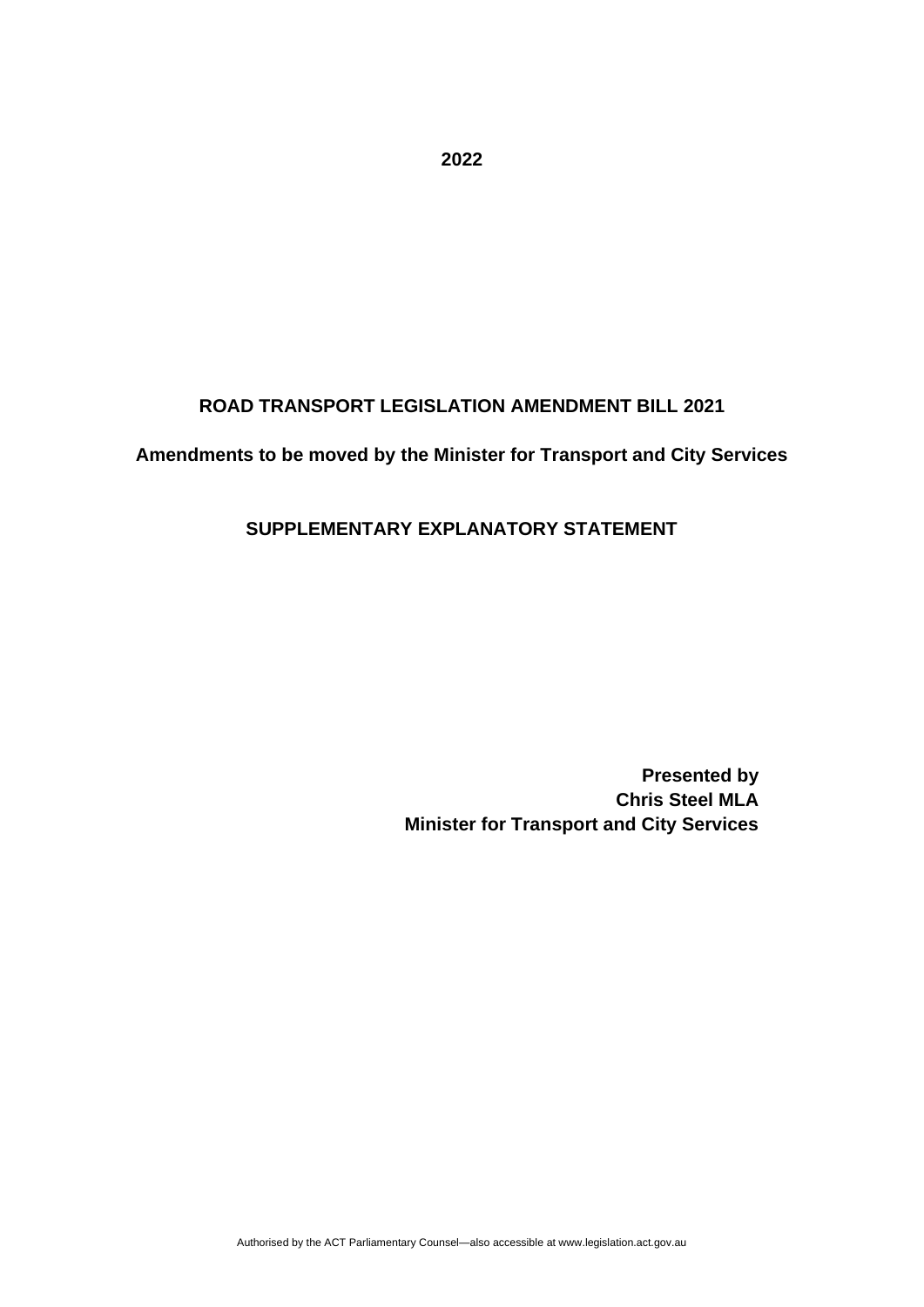# **ROAD TRANSPORT LEGISLATION AMENDMENT BILL 2021**

#### **INTRODUCTION**

This supplementary explanatory statement relates to amendments to the Road Transport Legislation Amendment Bill 2021 (the Bill) as presented to the Legislative Assembly.

On 5 August 2021, the Bill was introduced into the Legislative Assembly. The explanatory statement accompanying the Bill as introduced provides a detailed account of the provisions contained in the Bill and can be accessed at: [https://www.legislation.act.gov.au/View/es/db\\_64820/current/html/db\\_64820.html](https://www.legislation.act.gov.au/View/es/db_64820/current/html/db_64820.html)

The Government amendments to the Bill seek to further enhance the Territory's road transport laws concerning unsafe behaviours on our road network. The Government Amendments strengthen the Territory's existing dangerous driving framework by:

a. introducing a new offence for driving without due care, attention or reasonable consideration of other road users;

b. increasing the infringement notice penalty amount for the existing proper control of vehicles offence in section 297 of the *Road Transport (Road Rules) Regulation 2017* (road rules); and

c. lowering the threshold in proposed new section 304A of the road rules from reasonable belief to reasonable suspicion.

#### **CONSULTATION ON THE PROPOSED APPROACH**

Consultation has been undertaken with key Government stakeholders including the Justice and Community Safety Directorate and the Chief Minister, Treasury and Economic Development Directorate. TCCS also consulted with ACT Policing.

No public consultation on the Government amendments has occurred. A communications strategy will be developed to support the introduction of the new offences. TCCS will also work closely with stakeholders to support implementation of the new offences.

#### **CONSISTENCY WITH HUMAN RIGHTS**

During the development of the Government Amendments due regard was given to its compatibility with human rights as set out in the *Human Rights Act 2004* (HRA).

Broadly, the Government amendments may be seen to engage with, and limit the following human rights:

- Section 8 Recognition and equality before the law
- Section 13 Freedom of movement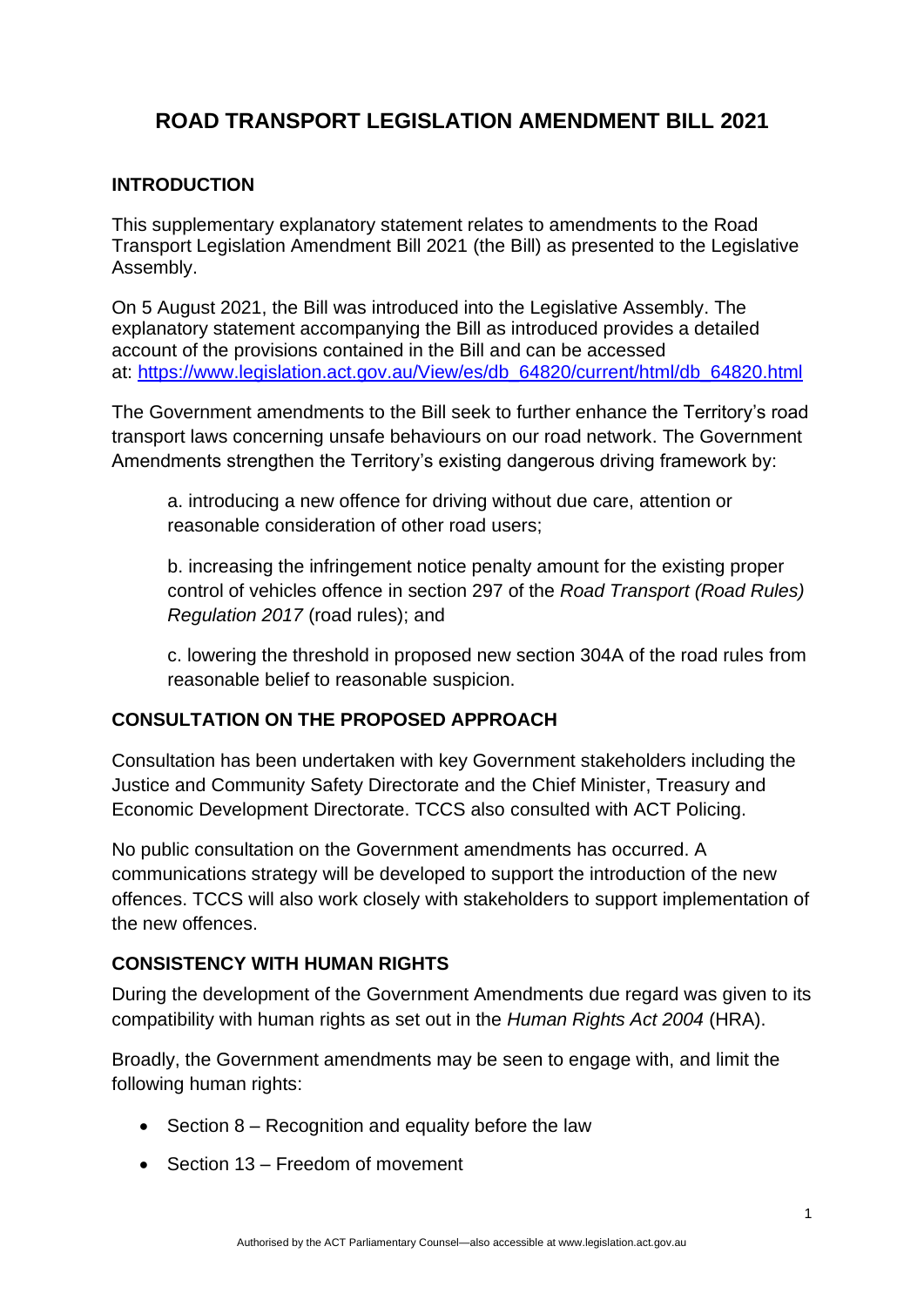• Section 22 – Rights in criminal proceedings

Section 28(2) of the HRA provides that in deciding whether a limit on a human right is reasonable, all relevant factors must be considered, including:

- a) the nature of the right affected
- b) the importance of the purpose of the limitation
- c) the nature and extent of the limitation
- d) the relationship between the limitation and its purpose
- e) any less restrictive means reasonably available to achieve the purpose the limitation seeks to achieve

#### *Recognition and equality before the law*

Section 8 of the HRA provides that everyone is entitled to equal and effective protection against discrimination, and to enjoy their human rights without discrimination.

The explanatory statement accompanying the Bill provides that it is within community expectations that access to public facilities and services, including the road network (roads, footpaths, bicycle paths, shared paths), are regulated so that they are safe for everyone. To the maximum extent possible, in regulating the use of the ACT road network, the approach has been to limit any disproportionate impacts on any particular groups. However, it is necessary on occasion to include provisions in the ACT's road transport legislation that could put some members of the community at a disadvantage.

#### *1. Nature of the right and the limitation (ss 28(2)(a) and (c))*

The Government amendments propose to lower the threshold in new section 304A from reasonable belief to reasonable suspicion. This may engage the right to equality and non-discrimination because it has the potential to disproportionately impact on certain segments of the community – for example people with substance issues.

#### *2. Legitimate purpose (s 28(2)(b))*

The ACT Government is committed to the realisation of Vison Zero – a strategy outlined in the *ACT Road Safety Strategy 2020-25* and the *ACT Road Safety Action Plan 2020-23*, which aims to achieve zero road fatalities and serious injuries.

The use of e-scooters and other similar devices has become a popular new mode of transport for Canberrans. The ability to direct a person to get off, or not get on, a vehicle (as defined in the new provision) or animal (as defined in the new provision) who is intoxicated or under the influence of a drug is important to ensure the safety of the public and amenity of public places for the benefit of the broader community.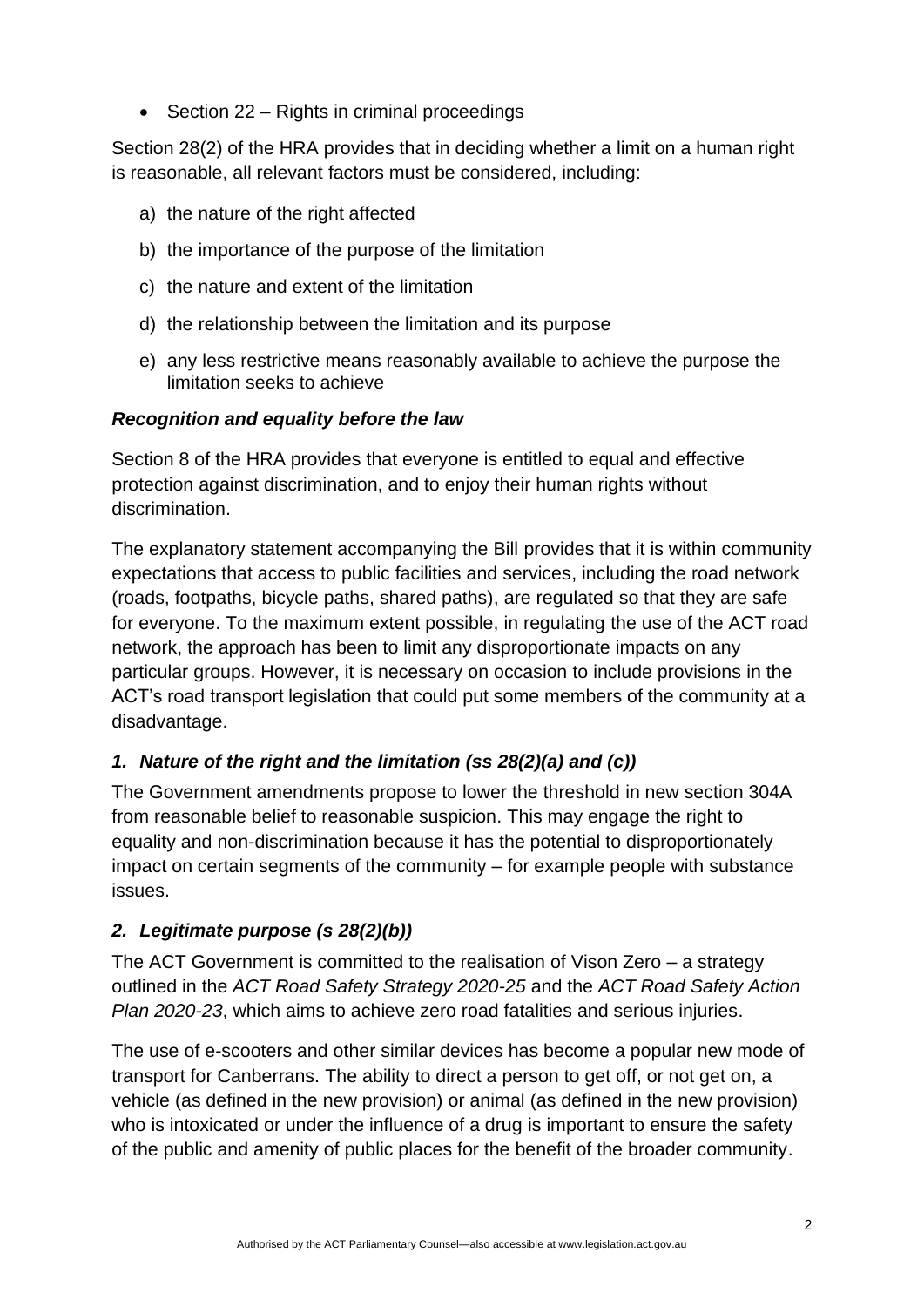# *3. Rational connection between the limitation and the purpose (s 28(2)(d))*

Lowering the threshold for new section 304A ensures the provision operates as intended, being to deter unsafe driving behaviours on alternative transport modes, such as PMDs, bicycles and encourage behaviour change first through education. Police officers are well trained in identifying signs of intoxication or drug use and will both observe and talk to people thought to be intoxicated or under the influence of a drug before deciding to direct them to get off or not get on a vehicle or animal. They also have training in relation to discrimination standards, cultural sensitivities, and mental health issues.

# *4. Proportionality (s 28(2)(e))*

The Government amendment supports the early intervention process and effective enforcement of new section 304A where a person has the ability to get off or not get on a vehicle or animal of their own accord once given a direction by a police officer and are proportionate to protect the safety of all road users, including the operators of the bicycles, PMDs, animals and animal-drawn vehicles.

Maintaining the standard of reasonable belief would undermine the effectiveness of the offence. Accordingly, the lower threshold is considered appropriate and there is no less restrictive means considered available to achieve the purpose of the Bill.

### *Freedom of movement*

Section 13 of the HRA provides that everyone has the right to move freely within the ACT and to enter and leave it, and the freedom to choose his or her residence in the ACT.

### *1. Nature of the right and the limitation (ss 28(2)(a) and (c))*

Lowering the threshold under new section 304A from reasonable belief to suspicion has the ability to restrict a person's freedom of movement as a lower threshold may be perceived as resulting in greater enforcement.

### *2. Legitimate purpose (s 28(2)(b))*

The ACT Government is committed to Vision Zero, which aims to achieve zero road fatalities and serious injuries and a robust enforcement framework for addressing unsafe behaviours on the Territory's road network.

The amendments in the Bill seek to protect the public from the dangers posed by dangerous driving behaviours on all transport modes and all parts of the road network.

### *3. Rational connection between the limitation and the purpose (s 28(2)(d))*

The power to direct a person to get off, or not get on, a bicycle, PMD or an animal-drawn vehicle or animal can only be exercised by a police officer and is limited to circumstances where the officer has reasonable grounds to suspect the person is under the influence of alcohol or a drug.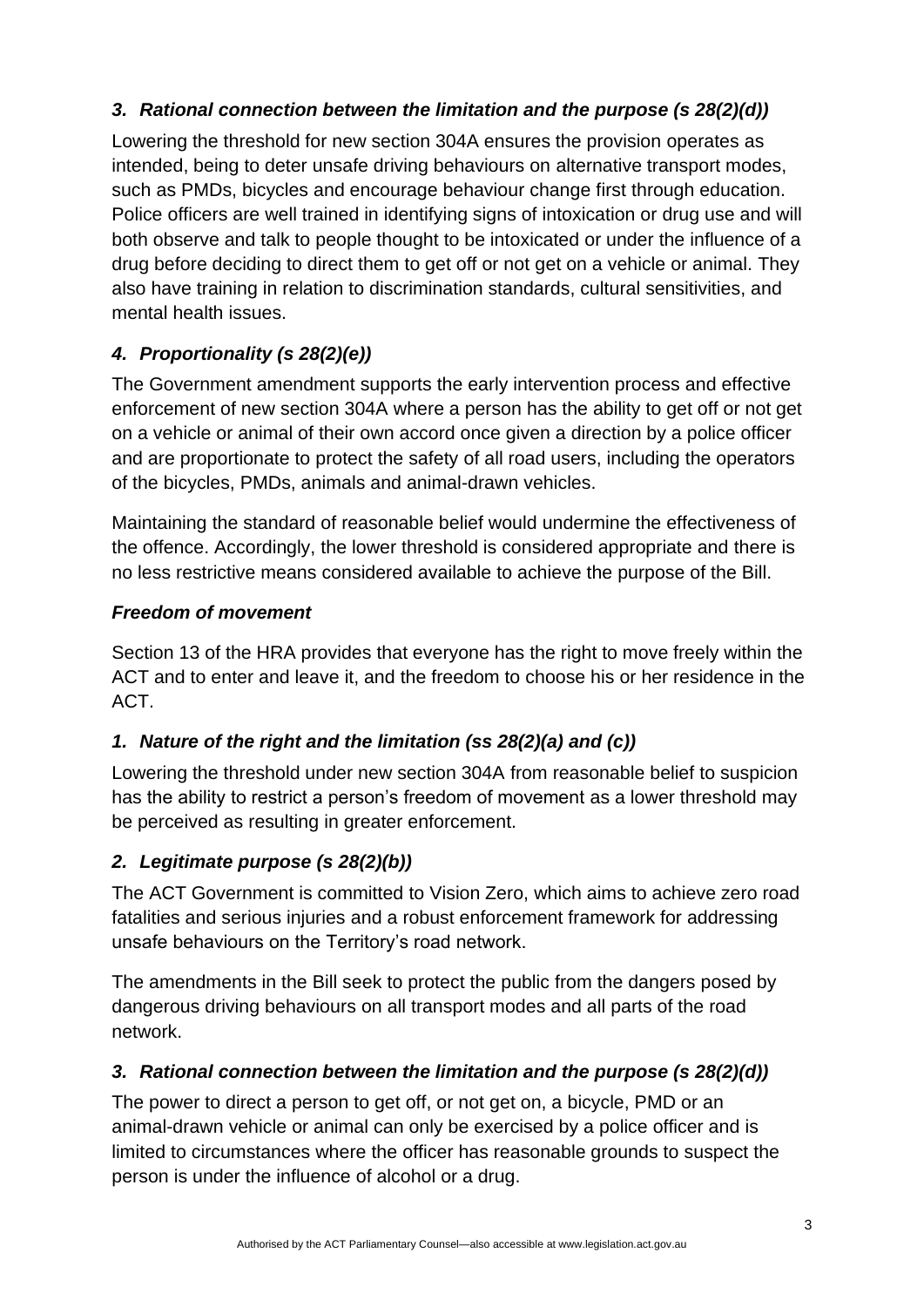As outlined in the explanatory statement accompanying the Bill, this power minimises the risks of unsafe road behaviour in the Territory and presents an opportunity to educate the community on their responsibilities as a user of the road network. The dangers represented by such behaviour highlight the need for public safety measures directed at changing the behaviour, or removing the risk of the behaviour, as quickly as possible. The amendment seeks to support an early intervention process where a person has the ability to get off or not get on a vehicle or animal of their own accord once given a direction by a police officer.

# *4. Proportionality (s 28(2)(e))*

As outlined above under the right to recognition and equality before the law, the amendment is proportionate in light of the Bill's legitimate purpose. Accordingly, there is no less restrictive means available to ensure police have sufficient powers to protect the public and deter dangerous and unsafe behaviours.

#### *Right to the presumption of innocence*

The Government amendments introduce two new strict liability offences.

Strict liability offences engage section 22(1) of the HRA. A strict liability offence means that there are no fault elements for the physical elements of the offence to which strict liability applies which essentially means that the conduct alone is sufficient to make the defendant culpable. However, there is a specific defence of mistake of fact for strict liability offences (see sections 23 and 36 of the *Criminal Code 2002*).

### *1. Nature of the right and the limitation (ss 28(2)(a) and (c))*

Section 22(1) of the HRA provides that everyone charged with a criminal offence has the right to be presumed innocent until proven guilty according to law.

The Bill engages and limits this right as it creates the following two new strict liability offences:

- (a) Travelling in or on a personal mobility device without due care and attention or reasonable consideration; and
- (b) Driving a vehicle without due care and attention or reasonable consideration.

### *2. Legitimate purpose (s 28(2)(b))*

The intention of the new offences is to encourage ACT road users to display responsible behaviours when sharing the road network with others and develop a community that shares responsibility for road safety.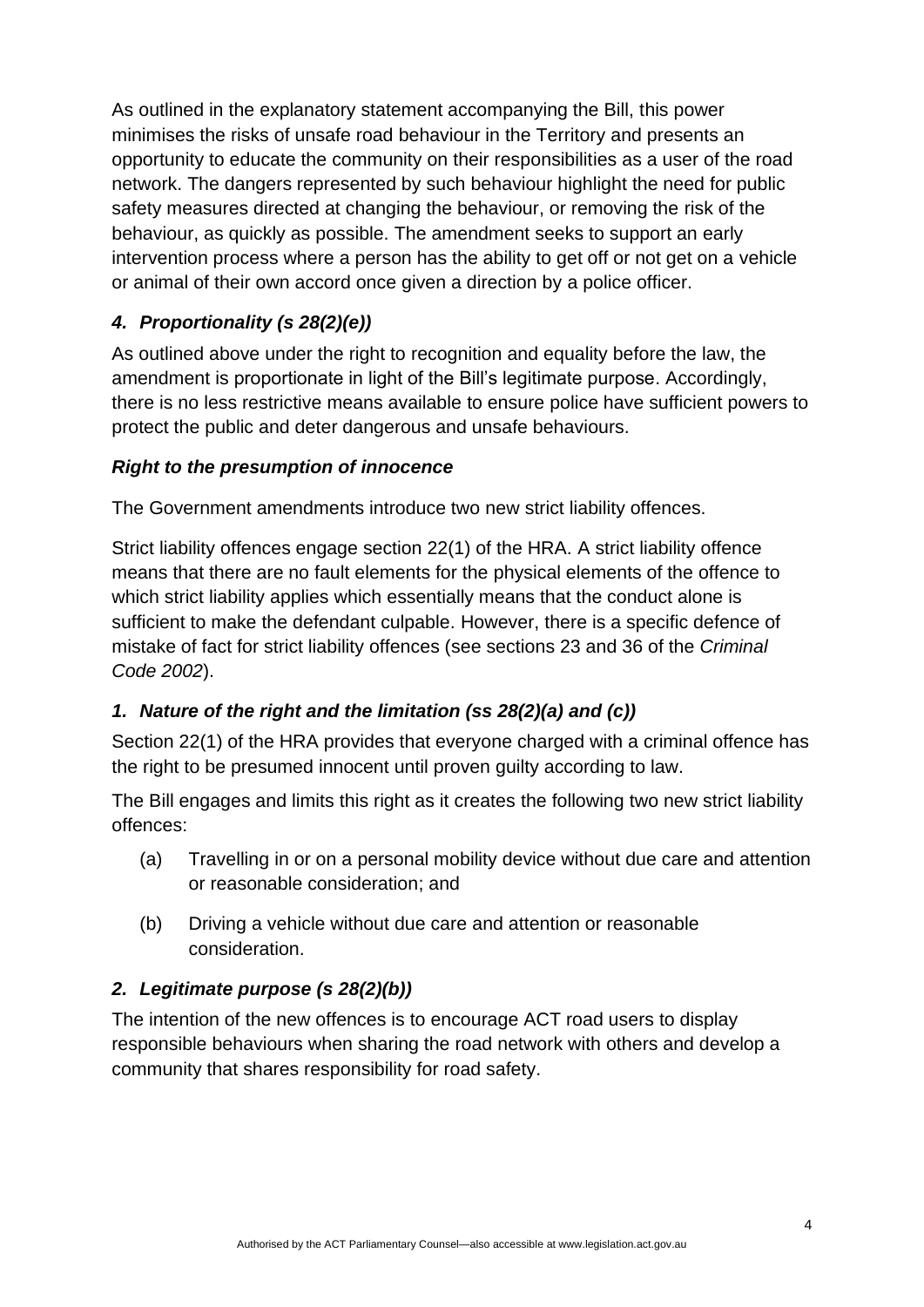# *3. Rational connection between the limitation and the purpose (s 28(2)(d))*

A strict liability offence should have a clear yes / no criteria as to whether the offence has occurred, and the person should reasonably know they have an obligation under law.

Operating a personal mobility device or driving a vehicle without due care and attention or reasonable consideration is against the reasonable standards expected from the community and is intended to stop an accident from occurring. Lack of due care and attention includes instances of inadvertence and inattention<sup>1</sup>. This may be demonstrated where, for example, a person is found reading a book while driving a car or riding a bicycle. Similarly, the act of intentionally speeding up a vehicle to prevent another road user from overtaking may constitute an offence of lack of reasonable consideration<sup>2</sup>.

It is already an expectation of drivers and cyclists that they have proper control of their vehicle or bicycle. For a person to commit an offence under this Bill they would be required to be actively involved in the dangerous or unsafe behaviour resulting in the offence. The limitations would only be exercised in very specific circumstances where a person engages in the offending behaviour.

# *4. Proportionality (s 28(2)(e))*

It is not considered that there are any less restrictive means available to achieve the purpose of addressing the road safety risks that arise from the unsafe behaviours being addressed.

The new offences are not burdensome in nature and relate to ensuring the safe operation of all transport modes to protect ACT road users, including vulnerable road users. It also benefits the community by encouraging changes in behaviour.

The inclusion of strict liability offences supports an effective road transport infringement notice scheme. Effective infringement notice schemes minimise the cost of litigation for the ACT while offering people a choice concerning whether to accept a lesser penalty without admitting the offence or remaining liable to prosecution.

The new offences address matters which the community either regards as generally unacceptable behaviour or a risk to health and safety, property or revenue.

The application of strict liability to these offences aligns with section 8 of the *Road Transport (Road Rules) Regulation 2017*, which provides that an offence against the regulation is a strict liability offence*.*

<sup>1</sup> *Price v Fletcher* (1972) Tas SR 35.

<sup>2</sup>Above n 1.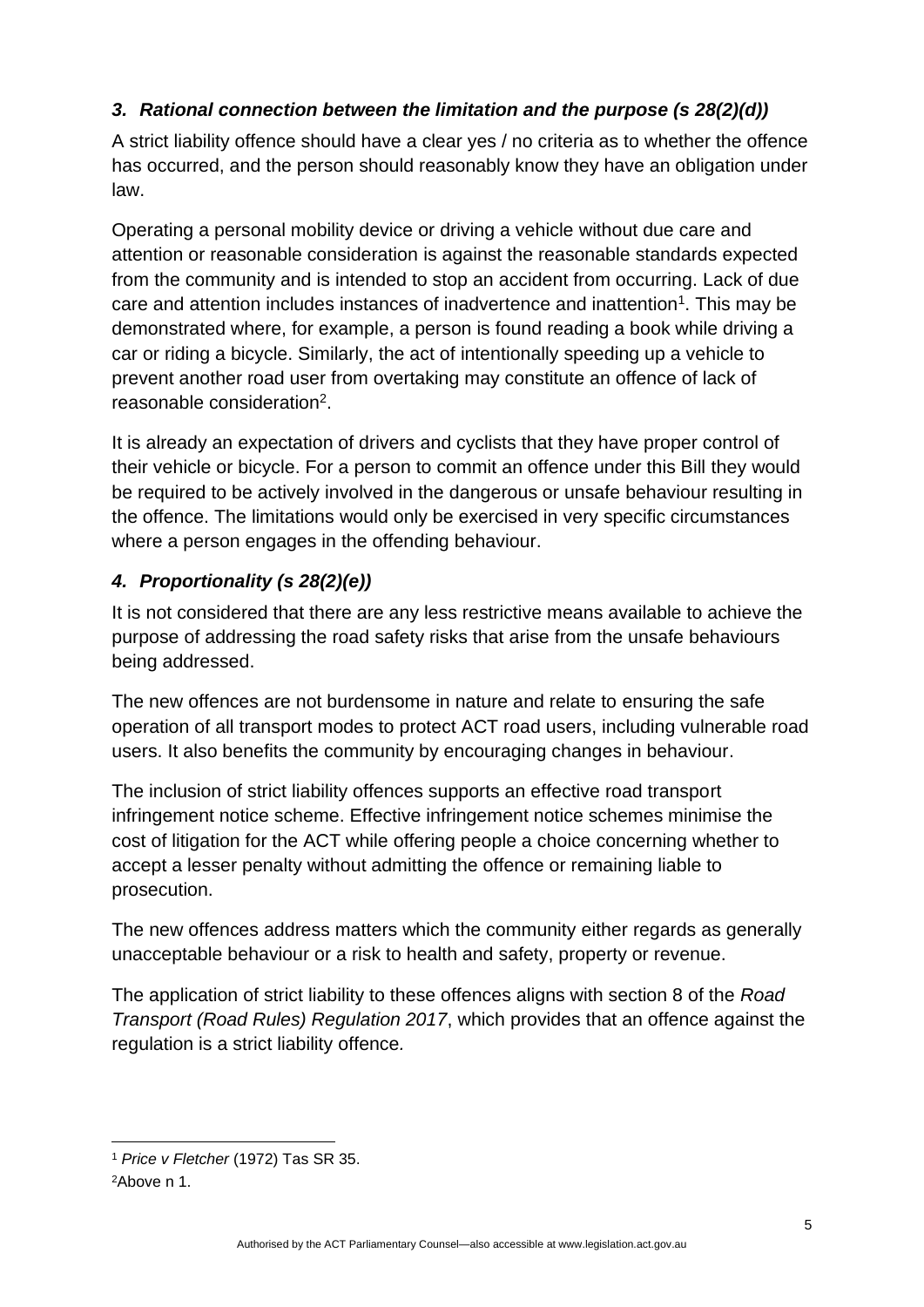The penalties for these offences are within the normal range for strict liability offences, and are in accordance with the *Guide for Framing Offences*, lending to the proportionality of this provision.

#### **Climate Change Implications**

There are no climate change implications from the Government amendments.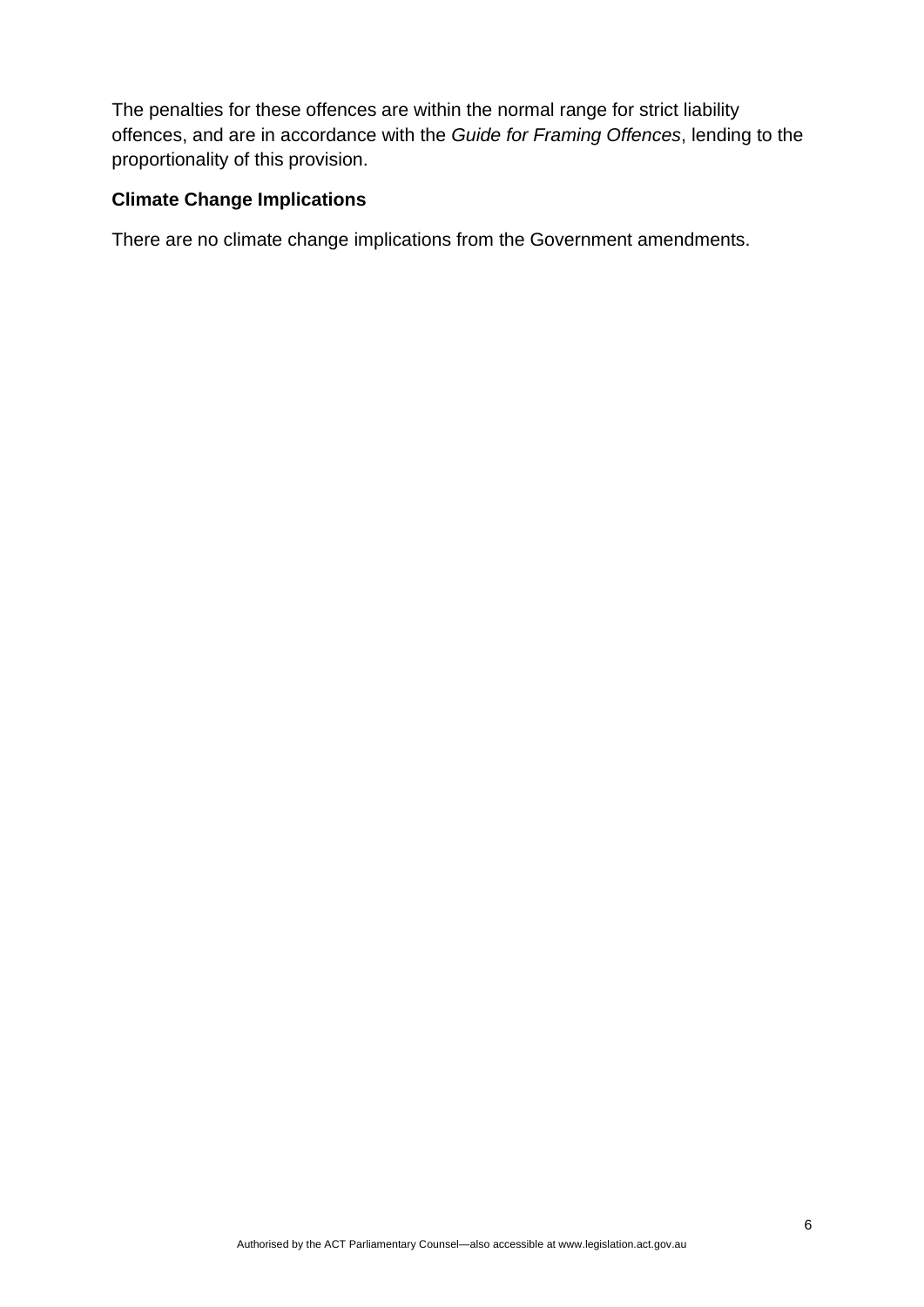### **CLAUSE NOTES**

#### **1 Proposed new clauses 7A and 7B Page 5, line 9—**

Clause 7A introduces a new strict liability offence in section 244L of the road rules for travelling in or on a personal mobility device without due care and attention or reasonable consideration for other road users.

Clause 7B introduces a new strict liability offence in section 296A of the road rules for driving without due care and attention or reasonable consideration for other road users. *Road users* is defined by section 14 of the road rules and means a driver, rider, passenger or pedestrian.

Driving without due care and attention may include instances of inadvertence and inattention, such as shaving a beard with an electric razor while driving a car or riding a bicycle. Intentionally speeding up of a vehicle to prevent another road user from overtaking may constitute an offence of driving without reasonable consideration.

#### **2 Clause 8 Proposed new section 304A (1) Page 5, line 15—**

Clause 8 replaces the term *believes* in new section 304A (1) of the road rules with the term *suspects* to provide that a police officer may direct a person to get off, or not get on, a vehicle (as defined in the new provision) or animal (as defined in the new provision) if the police officer suspects on reasonable grounds the person is under the influence of alcohol or a drug.

#### **3 Schedule 1, part 1.2 Amendment 1.3 Page 10, line 1—**

Section 1.3 substitutes section 1.3 in the Bill and includes new items 422A and 422B. Item 422A is consequential on the changes made by clauses 7 of the Bill. Item 422B is consequential on proposed new 7A made by the government amendments.

This amendment sets the infringement notice penalty for the strict liability of not having proper control of a personal mobility device (proposed new section 244K in the road rules) and new strict liability offence of not having due care and attention or reasonable consideration in or on a personal mobility device (proposed new section 244L in the road rules).

The penalty for both offences is set at \$154 which is consistent with existing penalties for similar offences. The penalty is set in accordance with the Government's *Guide for Framing Offences*.